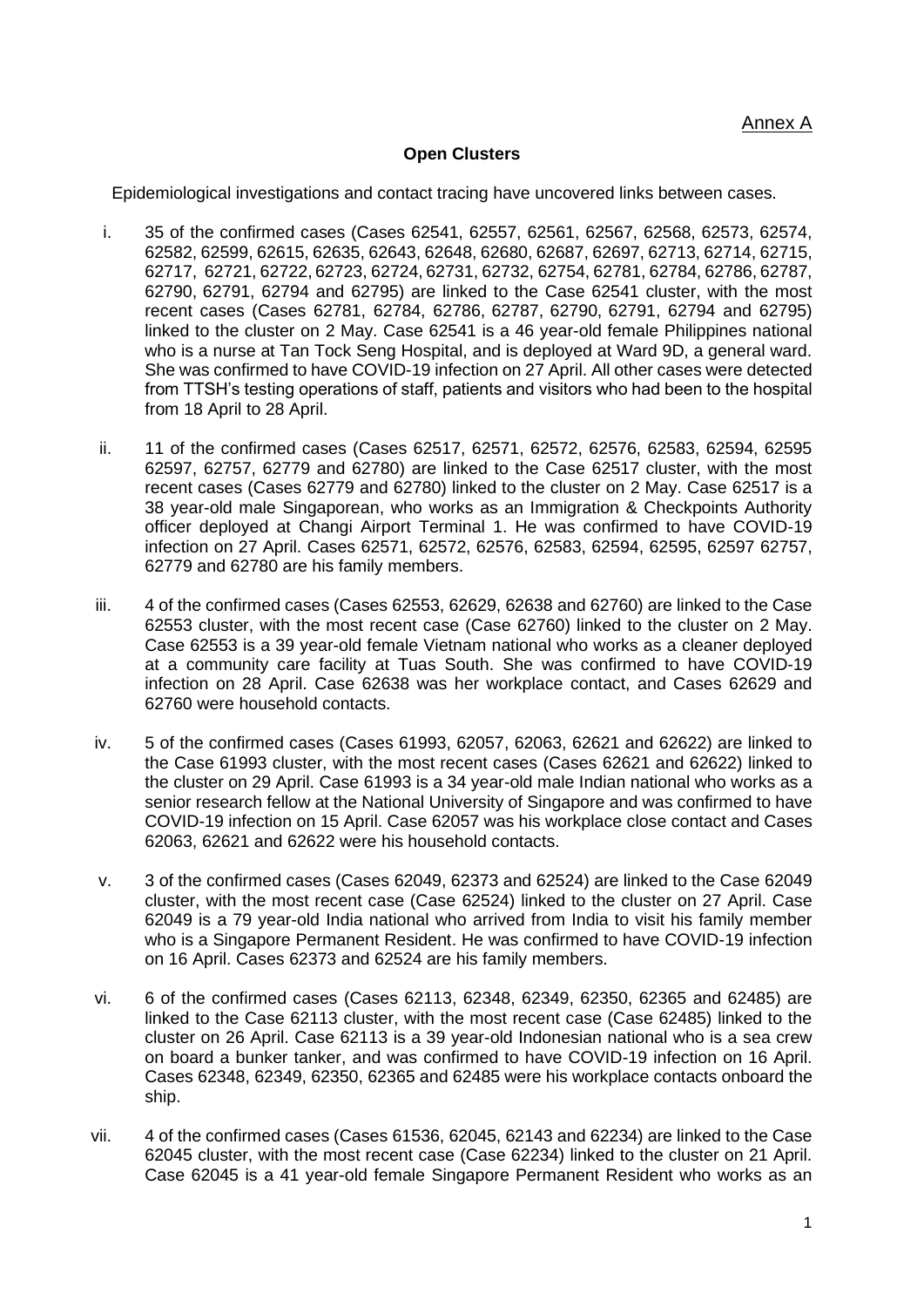accountant at OM Universal Pte Ltd and was confirmed to have COVID-19 infection on 16 April. Cases 61536, 62143 and 62234 are her household contacts.

- viii. 7 of the confirmed cases are linked to the Case 62181 cluster, of whom 5 are re-infection cases. Case 62181 is a 35 year-old Bangladesh national who resides at Westlite Woodlands Dormitory and works as a construction supervisor at Sembcorp Marine Admiralty Yard. He was confirmed to have COVID-19 infection on 19 April. The other cases are his roommates at the dormitory.
- ix. 4 of the confirmed cases (Cases 61360, 61461, 61470 and 61917) are linked to the Case 61360 cluster, with the most recent case (Case 61917) linked to the cluster on 13 April. Case 61360 is a 50 year-old male Colombian national who arrived from Papua New Guinea for a work project in Singapore and was confirmed to have COVID-19 infection on 30 March. Cases 61461 and 61470 were identified as his close contacts during their flight to Singapore, and Case 61917 was a workplace close contact of Cases 61461 and 61470.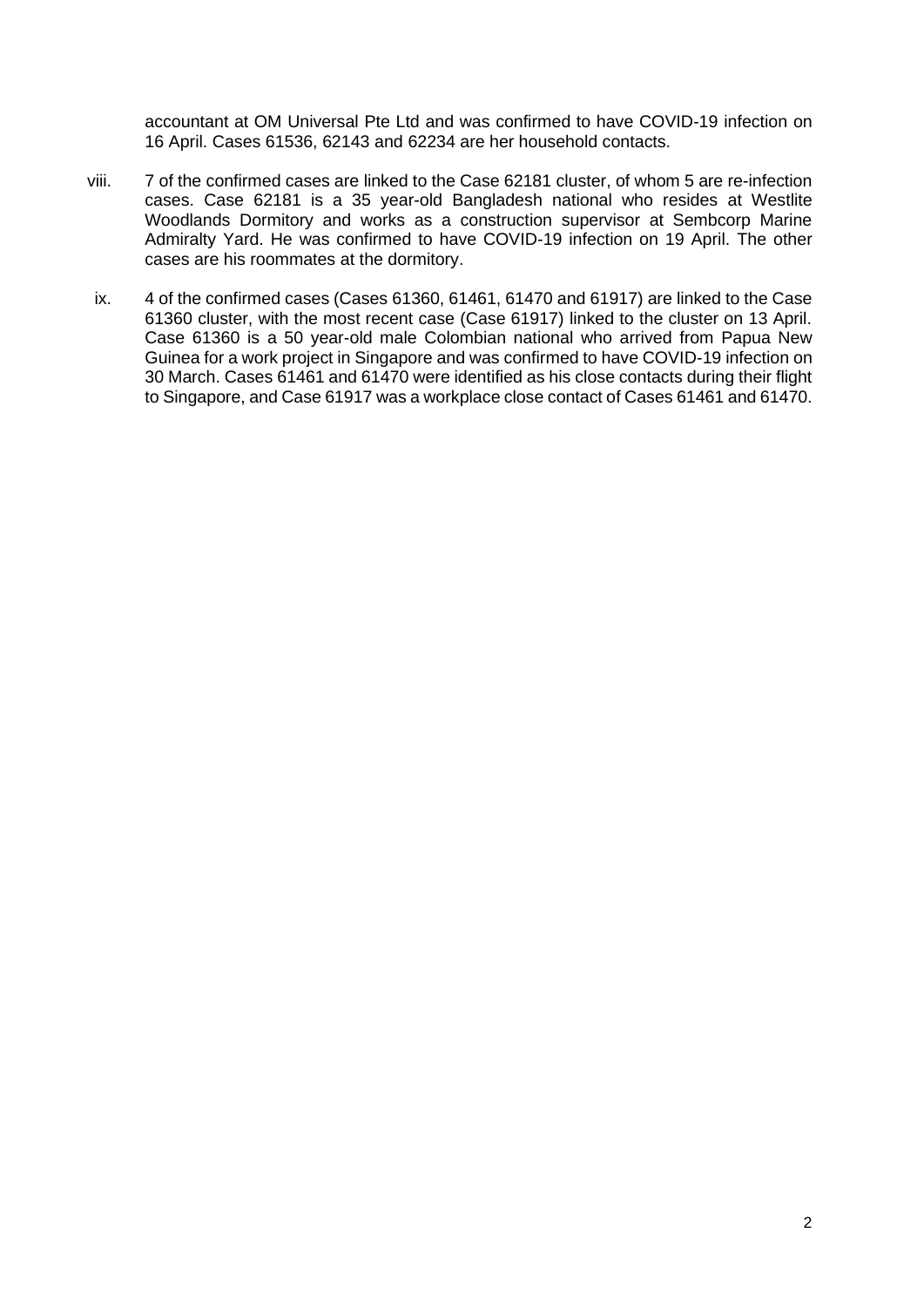## Annex B1

# **Summary of Cases in the Community**

|         | <b>Case Number</b> | Date of Confirmation | <b>Onset date</b> | Age (years) | Gender | Nationality | Exposure     | ses)<br>Visited<br>ී<br>Onset/Swab (for<br>Symptoms<br>asymptomatic<br><b>Key Places</b><br>after : | Links/ Cluster                                                                                                                                                                                                                                                                       |
|---------|--------------------|----------------------|-------------------|-------------|--------|-------------|--------------|-----------------------------------------------------------------------------------------------------|--------------------------------------------------------------------------------------------------------------------------------------------------------------------------------------------------------------------------------------------------------------------------------------|
| $\#$    | 62779              | 2 May                | Asymptomatic      | 37          | F      | Philippines | Local linked |                                                                                                     | Case 62517 cluster<br>Contact of Cases 62517, 62583, 62594 and 62780                                                                                                                                                                                                                 |
|         | 62780              | 2 May                | Asymptomatic      | 3           | М      | <b>SC</b>   | Local linked |                                                                                                     | Case 62517 cluster<br>Contact of Cases 62517, 62583, 62594 and 62779                                                                                                                                                                                                                 |
| $\star$ | 62781              | 2 May                | 29 Apr            | 22          | F      | Malaysia    | Local linked |                                                                                                     | Case 62541 cluster<br>Contact of Cases 62541, 62557, 62561, 62567, 62568,<br>62573, 62574, 62582, 62599, 62615, 62635, 62643, 62648,<br>62687, 62697, 62714, 62715, 62717, 62721, 62722, 62723,<br>62724, 62731, 62732, 62754, 62784, 62786, 62787, 62790,<br>62791, 62794 and 62795 |
| $\star$ | 62784              | 2 May                | 2 May             | 25          | F      | SC          | Local linked |                                                                                                     | Case 62541 cluster<br>Contact of Cases 62541, 62557, 62561, 62567, 62568,<br>62573, 62574, 62582, 62599, 62615, 62635, 62643, 62648,<br>62687, 62697, 62714, 62715, 62717, 62721, 62722, 62723,<br>62724, 62731, 62732, 62754 62781, 62786, 62787, 62790,<br>62791, 62794 and 62795  |
|         | 62786              | 2 May                | Asymptomatic      | 82          | F      | <b>SC</b>   | Local linked |                                                                                                     | Case 62541 cluster<br>Contact of Cases 62541, 62557, 62561, 62567, 62568,<br>62573, 62574, 62582, 62599, 62615, 62635, 62643, 62648,                                                                                                                                                 |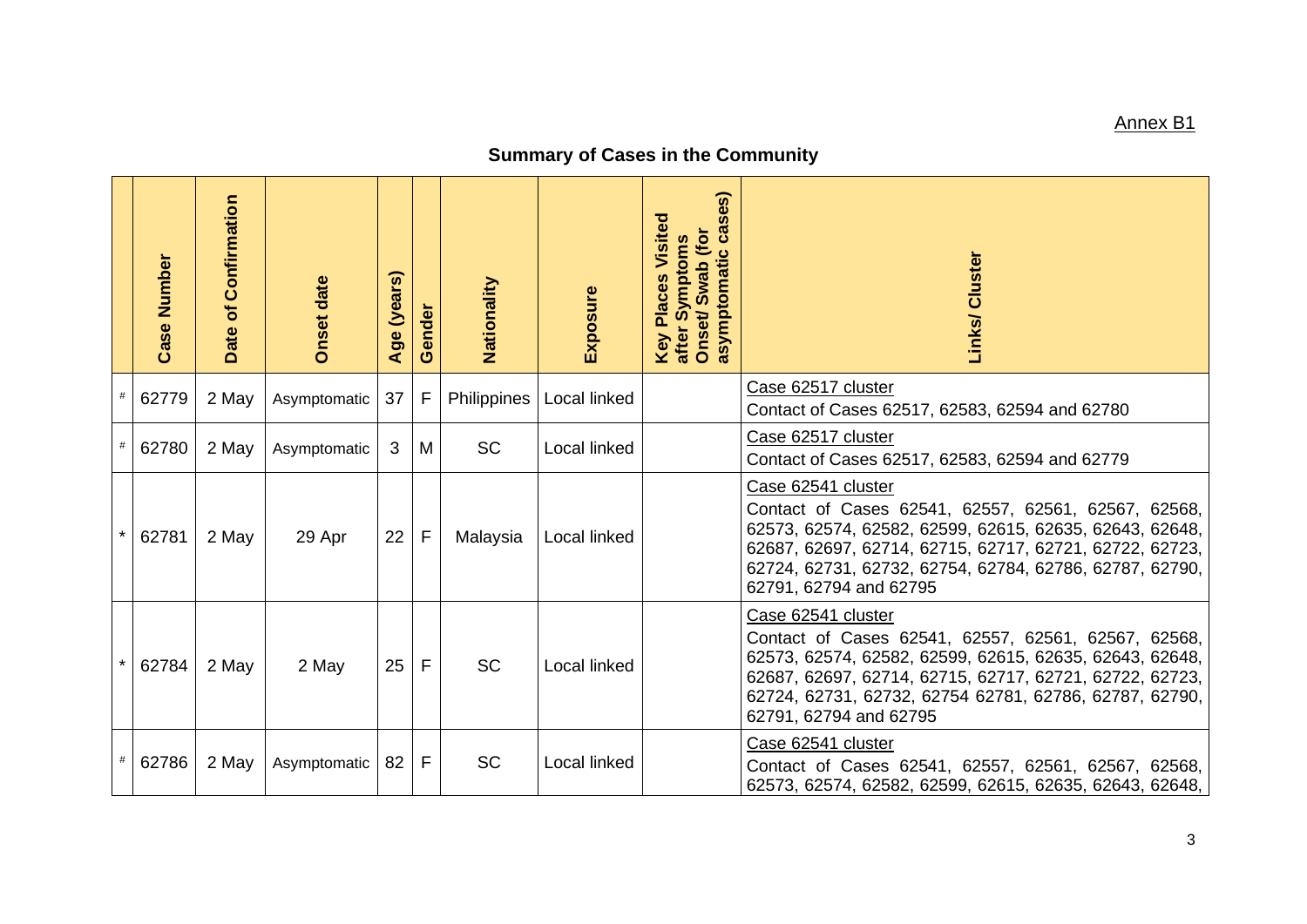|      | <b>Case Number</b> | Date of Confirmation | <b>Onset date</b> | (years)<br>Age | Gender | Nationality | Exposure     | es)<br>Ŭ)<br><b>Places Visited</b><br><b>es</b><br>Onset/Swab (for<br>Symptoms<br>asymptomatic<br>after<br>Key | Links/ Cluster                                                                                                                                                                                                                                                                       |
|------|--------------------|----------------------|-------------------|----------------|--------|-------------|--------------|----------------------------------------------------------------------------------------------------------------|--------------------------------------------------------------------------------------------------------------------------------------------------------------------------------------------------------------------------------------------------------------------------------------|
|      |                    |                      |                   |                |        |             |              |                                                                                                                | 62687, 62697, 62714, 62715, 62717, 62721, 62722, 62723,<br>62724, 62731, 62732, 62754, 62781, 62784, 62787, 62790,<br>62791, 62794 and 62795                                                                                                                                         |
|      | 62787              | 2 May                | 2 May             | 94             | F      | <b>SC</b>   | Local linked |                                                                                                                | Case 62541 cluster<br>Contact of Cases 62541, 62557, 62561, 62567, 62568,<br>62573, 62574, 62582, 62599, 62615, 62635, 62643, 62648,<br>62687, 62697, 62714, 62715, 62717, 62721, 62722, 62723,<br>62724, 62731, 62732, 62754, 62781, 62784, 62786, 62790,<br>62791, 62794 and 62795 |
| $\#$ | 62790              | 2 May                | Asymptomatic      | 26             | F      | Vietnam     | Local linked |                                                                                                                | Case 62541 cluster<br>Contact of Cases 62541, 62557, 62561, 62567, 62568,<br>62573, 62574, 62582, 62599, 62615, 62635, 62643, 62648,<br>62687, 62697, 62714, 62715, 62717, 62721, 62722, 62723,<br>62724, 62731, 62732, 62754, 62781, 62784, 62786, 62787,<br>62791, 62794 and 62795 |
|      | 62791              | 2 May                | Asymptomatic      | 70 M           |        | <b>SC</b>   | Local linked |                                                                                                                | Case 62541 cluster<br>Contact of Cases 62541, 62557, 62561, 62567, 62568,<br>62573, 62574, 62582, 62599, 62615, 62635, 62643, 62648,<br>62687, 62697, 62714, 62715, 62717, 62721, 62722, 62723,<br>62724, 62731, 62732, 62754, 62781, 62784, 62786, 62787,<br>62790, 62794 and 62795 |
| #    | 62794              | 2 May                | 1 May             | 53             | F      | <b>SC</b>   | Local linked |                                                                                                                | Case 62541 cluster                                                                                                                                                                                                                                                                   |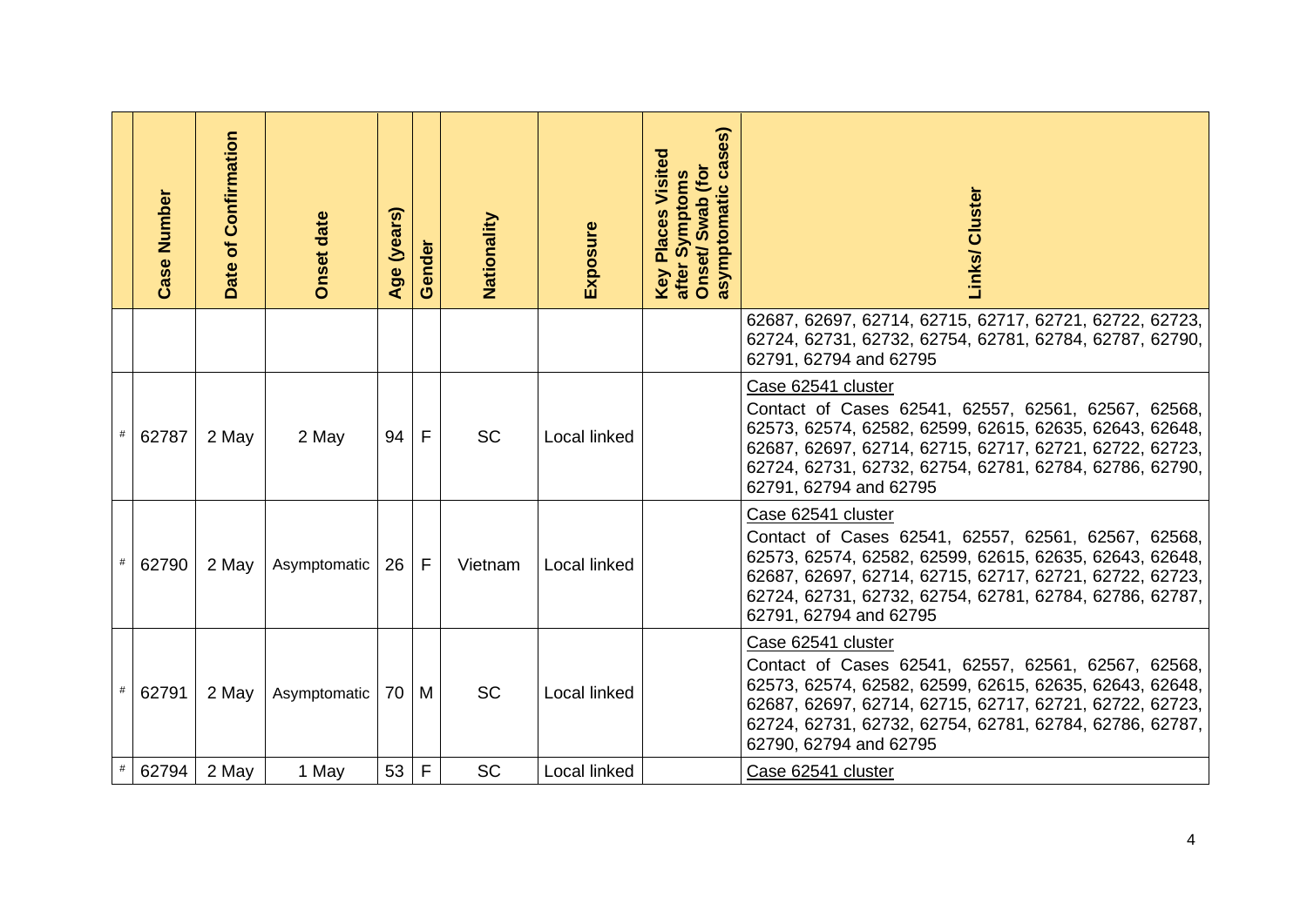| Number<br>Case | of Confirmation<br>Date | <b>Onset date</b> | $\widehat{\bm{w}}$<br>(year:<br>Age | ender<br>$\boldsymbol{\sigma}$ | Nationality | Exposure     | $\mathbf{e}$<br>mati<br>wab<br><b>Place</b><br>sympto<br>Onset<br>atter<br>Key | Cluster<br>Links/                                                                                                                                                                                                                                                                    |
|----------------|-------------------------|-------------------|-------------------------------------|--------------------------------|-------------|--------------|--------------------------------------------------------------------------------|--------------------------------------------------------------------------------------------------------------------------------------------------------------------------------------------------------------------------------------------------------------------------------------|
|                |                         |                   |                                     |                                |             |              |                                                                                | Contact of Cases 62541, 62557, 62561, 62567, 62568,<br>62573, 62574, 62582, 62599, 62615, 62635, 62643, 62648,<br>62687, 62697, 62714, 62715, 62717, 62721, 62722, 62723,<br>62724, 62731, 62732, 62754, 62781, 62784, 62786, 62787,<br>62790, 62791 and 62795                       |
| 62795          | 2 May                   | Asymptomatic      | 79 M                                |                                | <b>SC</b>   | Local linked |                                                                                | Case 62541 cluster<br>Contact of Cases 62541, 62557, 62561, 62567, 62568,<br>62573, 62574, 62582, 62599, 62615, 62635, 62643, 62648,<br>62687, 62697, 62714, 62715, 62717, 62721, 62722, 62723,<br>62724, 62731, 62732, 62754, 62781, 62784, 62786, 62787,<br>62790, 62791 and 62794 |

Cases marked (# ) had already been quarantined earlier.

Cases marked (\*) were detected as a result of our proactive screening and surveillance.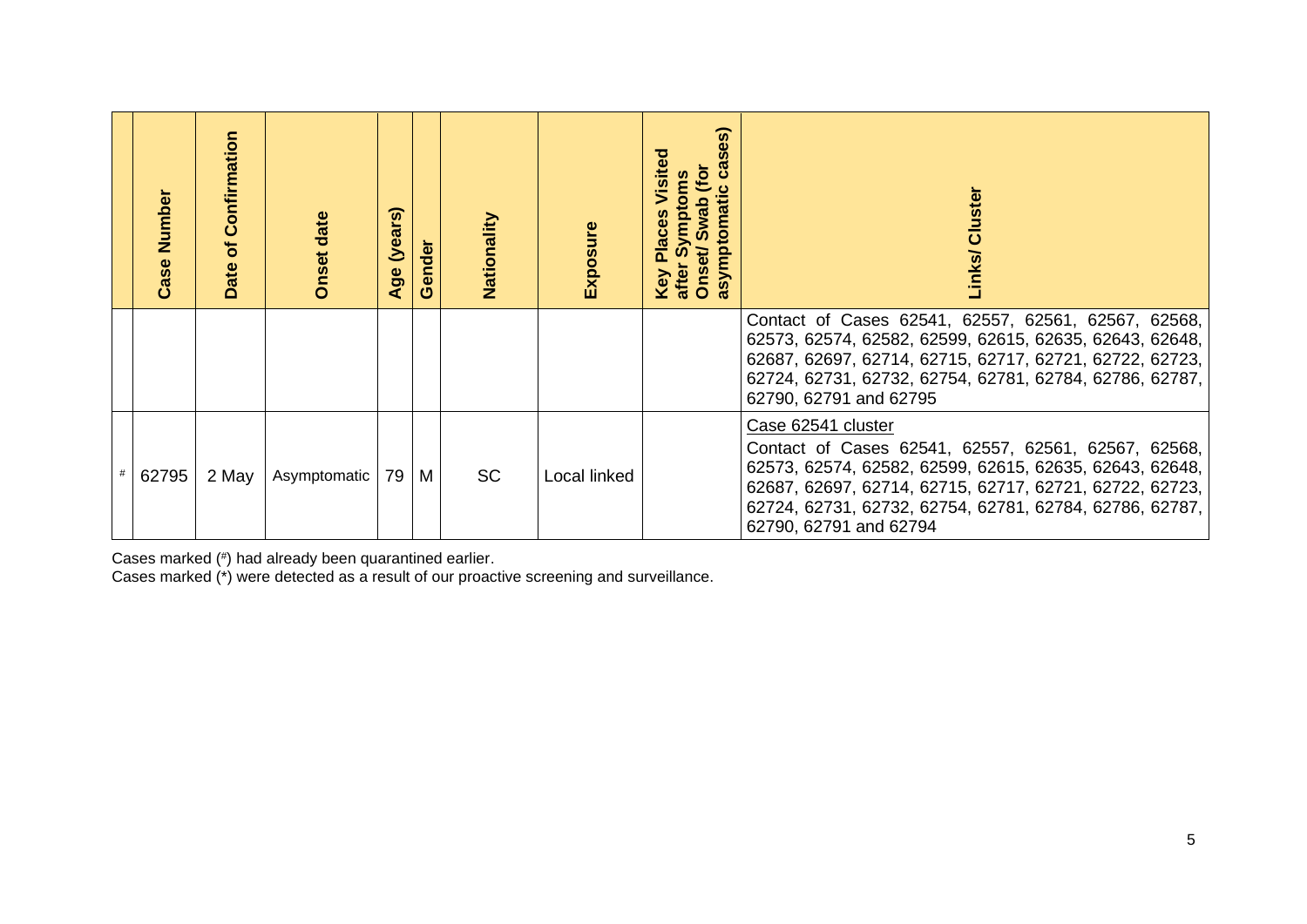## Annex B2

## **Summary of Imported Cases**

|                       | Number<br>Case | Date of<br>Confirmation | Onset date   | (years)<br>Age | Gender | Nationality                             | <b>Travel History</b> | Exposure | Links                               | Cluster |
|-----------------------|----------------|-------------------------|--------------|----------------|--------|-----------------------------------------|-----------------------|----------|-------------------------------------|---------|
|                       | 62782          | 2 May                   | Asymptomatic | 45             | M      | <b>PR</b>                               | India                 | Imported |                                     |         |
| $\tilde{}$            | 62783          | 2 May                   | Asymptomatic | 42             | M      | <b>PR</b>                               | India                 | Imported |                                     |         |
|                       | 62785          | 2 May                   | 27 Apr       | 63             | F      | India<br>(Short-Term Visit Pass holder) | India                 | Imported | Contact of Cases 62390<br>and 62429 |         |
| $\tilde{\phantom{a}}$ | 62789          | 2 May                   | Asymptomatic | 4              | M      | India<br>(Dependant's Pass holder)      | Nepal                 | Imported | Contact of Cases 62706<br>and 62709 |         |
| $\tilde{\phantom{a}}$ | 62793          | 2 May                   | Asymptomatic | $31$ M         |        | Russia<br>(Work Pass holder)            | Russia                | Imported |                                     |         |
|                       | 62796          | 3 May                   | Asymptomatic | 45             | F      | <b>PR</b>                               | Philippines           | Imported |                                     |         |
| $\tilde{\phantom{a}}$ | 62797          | 3 May                   | 2 May        | $47$ M         |        | Philippines<br>(Work Pass holder)       | Philippines           | Imported |                                     |         |

Cases marked (~) had already been placed on Stay-Home Notice upon arrival in Singapore.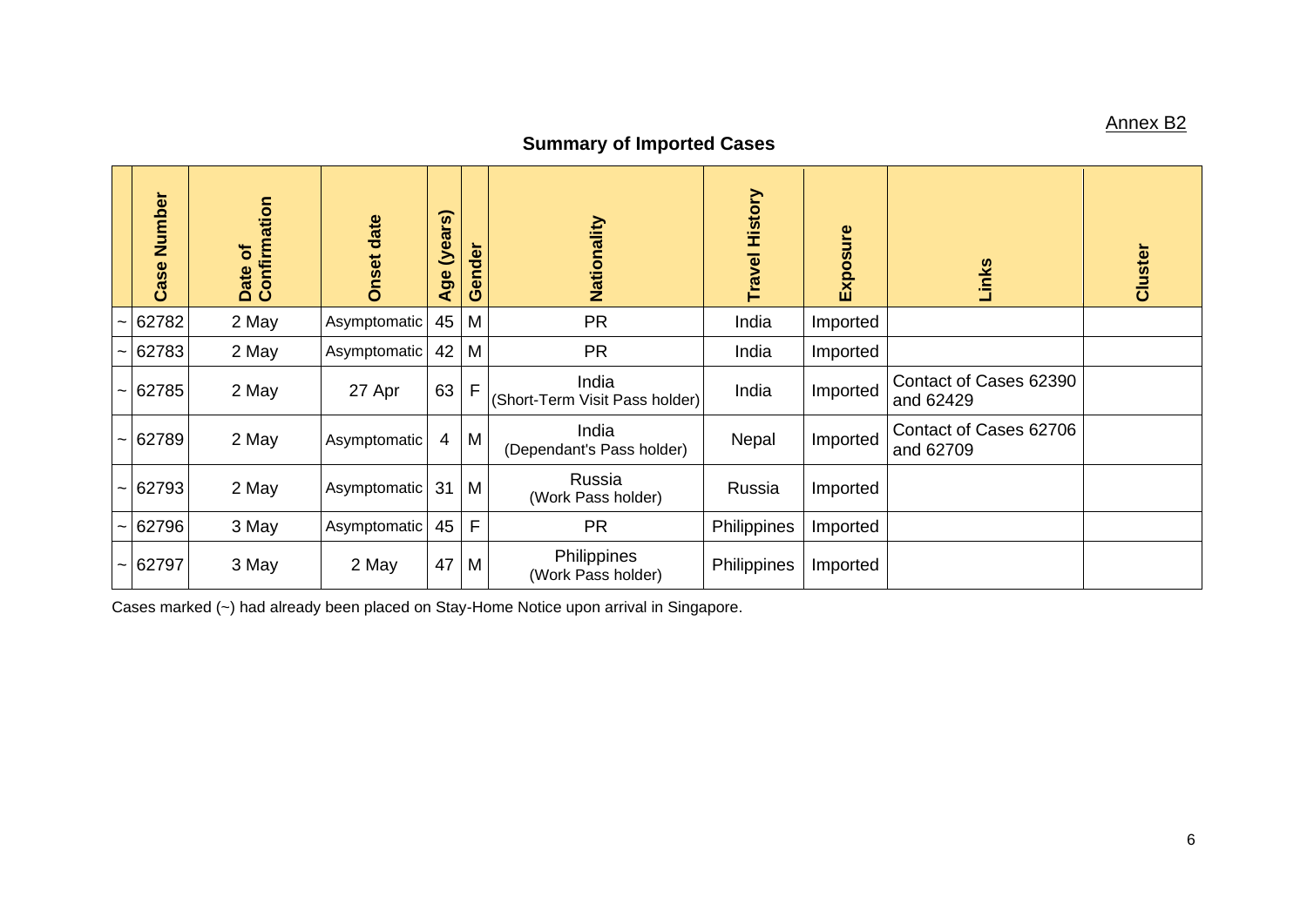#### Annex C

## **Public Places Visited by Cases in the Community during Infectious Period<sup>1</sup>**

| <b>Date</b> | <b>Time</b>    | <b>Location (Address)</b>                                                                                 |
|-------------|----------------|-----------------------------------------------------------------------------------------------------------|
| 19 Apr      | 0730h to 1550h | National University of Singapore Bukit Timah Campus (469<br><b>Bukit Timah Road)</b><br><b>The Summit</b> |
| 20 Apr      | 1005h to 2035h | Waterway Point (83 Punggol Central)<br>innisfree*                                                         |
| 20 Apr      | 2100h to 2130h | Lucky Plaza (304 Orchard Road)<br><b>Bebek Goreng Pak Ndut</b>                                            |
| 21 Apr      | 1100h to 1300h | <b>CHIJMES (30 Victoria Street)</b><br>Dough                                                              |
| 21 Apr      | 1525h to 1555h | Sheng Siong Supermarket (301 Geylang Road)*                                                               |
| 21 Apr      | 1800h to 2030h | Stirling Steaks (115 East Coast Road)*                                                                    |
| 21 Apr      | 1935h to 2030h | 724 Ang Mo Kio Market (724 Ang Mo Kio Avenue 6)*                                                          |
| 22 Apr      | 0730h to 1540h | National University of Singapore Bukit Timah Campus (469<br><b>Bukit Timah Road)</b><br><b>The Summit</b> |
| 22 Apr      | 1800h to 1845h | Tan Tock Seng Hospital (11 Jalan Tan Tock Seng)<br>umisushi*                                              |
| 23 Apr      | 1030h to 2030h | Waterway Point (83 Punggol Central)<br>innisfree*                                                         |
| 23 Apr      | 1355h to 1425h | Petempatan Melayu Sembawang (27B Jalan Mempurong)                                                         |
| 23 Apr      | 1600h to 1735h | Tanjong Katong Complex (845 Geylang Road)<br>The Istana Ballroom                                          |
| 23 Apr      | 1630h to 1730h | Wisma Geylang Serai (1 Engku Aman Turn)                                                                   |
| 23 Apr      | 1640h to 1730h | Junction 8 (9 Bishan Place)<br>Genki Sushi*                                                               |
| 23 Apr      | 1745h to 1815h | Joo Chiat Complex (1 Joo Chiat Road)<br><b>J&amp;K Design</b>                                             |
| 23 Apr      | 1830h to 2000h | Mak's Place - The Hawkerant (401 Changi Road)                                                             |
| 23 Apr      | 1930h to 2130h | City Harvest Church (1 Jurong West Street 91)*                                                            |
| 24 Apr      | 1030h to 2120h | Waterway Point (83 Punggol Central)<br>innisfree*                                                         |
| 24 Apr      | 1125h to 1400h | Royal Plaza on Scotts (25 Scotts Road)<br>Carousel                                                        |
| 24 Apr      | 1305h to 1455h | <b>Bugis Junction (200 Victoria Street)</b><br>Tuk Tuk Cha*                                               |
| 24 Apr      | 1400h to 1530h | Shaw House (350 Orchard Road)<br>Café de Muse                                                             |

<sup>1</sup> Excludes residence, workplaces, healthcare facilities and public transport. This list will be updated on a rolling 14-days basis, i.e. one incubation period, and as epidemiological investigations progress.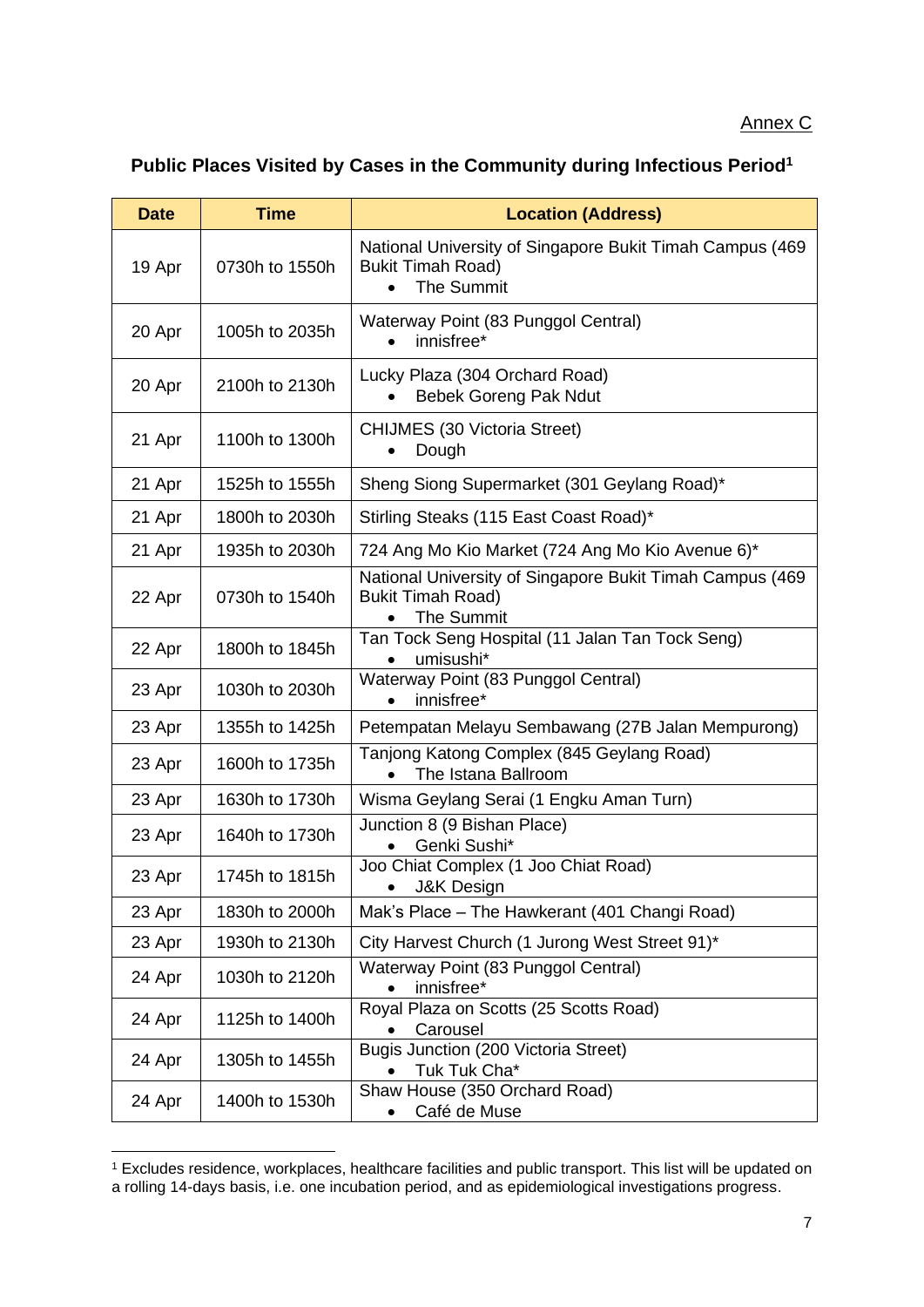| <b>Date</b> | <b>Time</b>    | <b>Location (Address)</b>                                                             |  |  |  |  |
|-------------|----------------|---------------------------------------------------------------------------------------|--|--|--|--|
| 24 Apr      | 1450h to 1600h | Bugis+ (201 Victoria Street)<br>Paco FunWorld*                                        |  |  |  |  |
| 24 Apr      | 1835h to 2000h | 100 AM (100 Tras Street)                                                              |  |  |  |  |
|             |                | YAYOI*<br>Bedok Mall (311 New Upper Changi Road)                                      |  |  |  |  |
| 24 Apr      | 1835h to 2030h | Seoul Garden                                                                          |  |  |  |  |
| 24 Apr      | 2000h to 2040h | 100 AM (100 Tras Street)<br>DON DON DONKI*                                            |  |  |  |  |
| 25 Apr      | 1200h to 1230h | Tan Tock Seng Hospital (11 Jalan Tan Tock Seng)<br>Healthy Kopitiam*                  |  |  |  |  |
| 25 Apr      | 1225h to 1405h | VivoCity (1 HarbourFront Walk)                                                        |  |  |  |  |
| 25 Apr      | 1240h to 1440h | Salon 916 (916 East Coast Road)*                                                      |  |  |  |  |
| 25 Apr      | 1350h to 1520h | Tampines Mall (4 Tampines Central 5)<br>Swensen's                                     |  |  |  |  |
| 25 Apr      | 1405h to 1455h | ION Orchard (2 Orchard Turn)<br>Singapore Post                                        |  |  |  |  |
| 25 Apr      | 1500h to 1640h | Ngee Ann City (391 Orchard Road)<br>Shunji Matsuo Hair Studio                         |  |  |  |  |
| 25 Apr      | 1520h to 1550h | Sembawang Shopping Centre (604 Sembawang Road)                                        |  |  |  |  |
| 25 Apr      | 1530h to 1600h | Tampines 1 (10 Tampines Central 1)                                                    |  |  |  |  |
| 25 Apr      | 1555h to 1630h | AMK Hub (53 Ang Mo Kio Avenue 3)*                                                     |  |  |  |  |
| 25 Apr      | 1645h to 1730h | Takashimaya (391A Orchard Road)                                                       |  |  |  |  |
| 25 Apr      | 1720h to 1830h | E!Hub @ Downtown East (1 Pasir Ris Close)<br><b>NTUC FairPrice</b>                    |  |  |  |  |
| 25 Apr      | 1830h to 2030h | E!Hub @ Downtown East (1 Pasir Ris Close)<br>Magic Wok Family Restaurant              |  |  |  |  |
| 26 Apr      | 0855h to 0945h | Yew Tee Point (21 Choa Chu Kang North 6)                                              |  |  |  |  |
| 26 Apr      | 1030h to 1430h | Spa 9 (41 Holland Drive)                                                              |  |  |  |  |
| 26 Apr      | 1030h to 2015h | Waterway Point (83 Punggol Central)<br>innisfree*                                     |  |  |  |  |
| 26 Apr      | 1130h to 1200h | Prime Supermarket (768 Woodlands Avenue 6)                                            |  |  |  |  |
| 26 Apr      | 1215h to 1310h | 100 AM (100 Tras Street)<br>Friends Bak Kut Teh                                       |  |  |  |  |
| 26 Apr      | 1230h to 1300h | Tan Tock Seng Hospital (11 Jalan Tan Tock Seng)<br>Healthy Kopitiam*                  |  |  |  |  |
| 26 Apr      | 1700h to 2145h | VivoCity (1 HarbourFront Walk)<br>Toys"R"Us<br>Kopitiam<br><b>NTUC FairPrice Xtra</b> |  |  |  |  |
| 26 Apr      | 1725h to 1800h | Prime Supermarket (768 Woodlands Avenue 6)                                            |  |  |  |  |
| 26 Apr      | 1915h to 2000h | Causeway Point (1 Woodlands Square)<br>Teppan-Yaki                                    |  |  |  |  |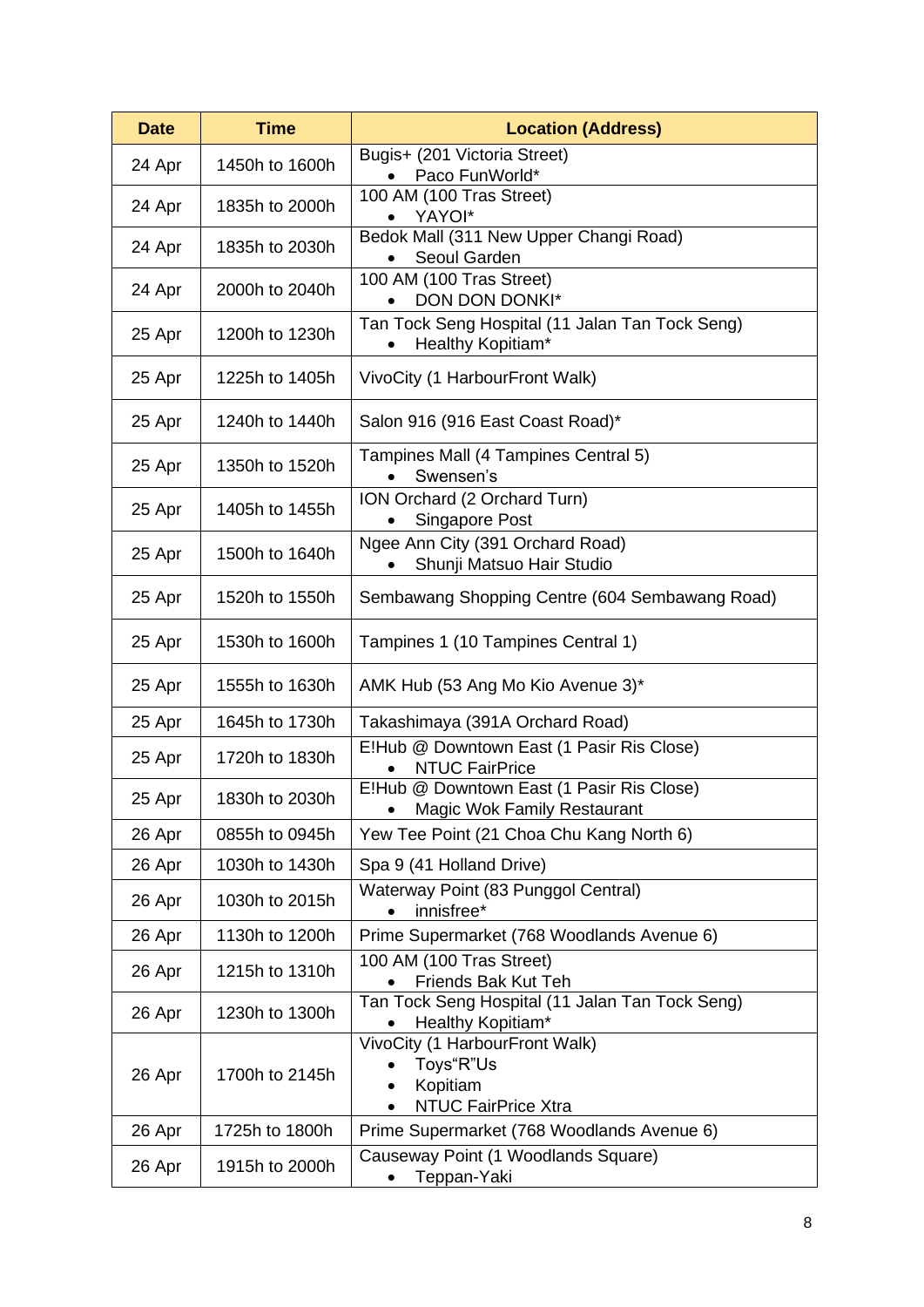| <b>Date</b> | <b>Time</b>    | <b>Location (Address)</b>                                                                          |  |  |  |
|-------------|----------------|----------------------------------------------------------------------------------------------------|--|--|--|
| 26 Apr      | 1825h to 1905h | 111 Somerset (111 Somerset Road)<br>Poke Theory*                                                   |  |  |  |
| 26 Apr      | 1920h to 2030h | 313 Somerset (313 Orchard Road)                                                                    |  |  |  |
| 26 Apr      | 2130h to 2230h | Rasa Istimewa Waterfront Restaurant (6A Admiralty Road<br>West)                                    |  |  |  |
| 27 Apr      | 0720h to 0940h | National University of Singapore Bukit Timah Campus (469<br><b>Bukit Timah Road)</b><br>The Summit |  |  |  |
| 27 Apr      | 0855h to 0930h | NTUC FairPrice (500 Lorong 6 Toa Payoh)*                                                           |  |  |  |
| 27 Apr      | 1030h to 1945h | Spa 9 (41 Holland Drive)                                                                           |  |  |  |
| 27 Apr      | 1105h to 2345h | Woodlands North Plaza (883 Woodlands Street 82)<br>New Odense (s) Confectionery & Bakery           |  |  |  |
| 27 Apr      | 1215h to 1315h | Fortune Centre (190 Middle Road)<br><b>Tracy Juice Culture</b>                                     |  |  |  |
| 27 Apr      | 1620h to 1725h | Compass One (1 Sengkang Square)<br>McDonald's                                                      |  |  |  |
| 27 Apr      | 1705h to 1835h | AMK Hub (53 Ang Mo Kio Avenue 3)<br>Malaysia Boleh!                                                |  |  |  |
| 27 Apr      | 1730h to 1830h | AMK Hub (53 Ang Mo Kio Avenue 3)<br>Malaysia Boleh!*                                               |  |  |  |
| 27 Apr      | 1930h to 2030h | Sunshine Plaza (91 Bencoolen Street)<br>The Big Cheese                                             |  |  |  |
| 27 Apr      | 1940h to 2215h | City Harvest Church (1 Jurong West Street 91)*                                                     |  |  |  |
| 28 Apr      | 1125h to 1200h | Sheng Siong Supermarket (301 Geylang Road)*                                                        |  |  |  |
| 28 Apr      | 1815h to 2015h | DLLM Lok Lok (171 MacPherson Road)*                                                                |  |  |  |
| 28 Apr      | 2050h to 2155h | Lickers (124 Hougang Avenue 1)*                                                                    |  |  |  |
| 29 Apr      | 0930h to 1100h | Me To Do Studio (883 Woodlands Street 82)                                                          |  |  |  |
| 29 Apr      | 1040h to 2135h | Waterway Point (83 Punggol Central)<br>innisfree*                                                  |  |  |  |
| 29 Apr      | 1145h to 1340h | Rivervale Mall (11 Rivervale Crescent)<br><b>NTUC FairPrice</b>                                    |  |  |  |
| 1 May       | 1635h to 1720h | Hougang Mall (90 Hougang Avenue 10)*                                                               |  |  |  |

Note: Public places marked with (\*) were visited by cases linked to the Tan Tock Seng Hospital cluster during their likely infectious period.

Those who had been identified as close contacts of confirmed cases would already have been notified by MOH.

As a precautionary measure, persons who had been at these locations during the specified timings should monitor their health closely for 14 days from their date of visit. They should see a doctor promptly if they develop symptoms of acute respiratory infection (such as cough, sore throat and runny nose), as well as fever and loss of taste or smell, and inform the doctor of their exposure history.

Individuals may access the SafeEntry Location Matching Self-Check service via the TraceTogether App, SingPass Mobile, or at [https://wereyouthere.safeentry.gov.sg](https://wereyouthere.safeentry.gov.sg/) to check